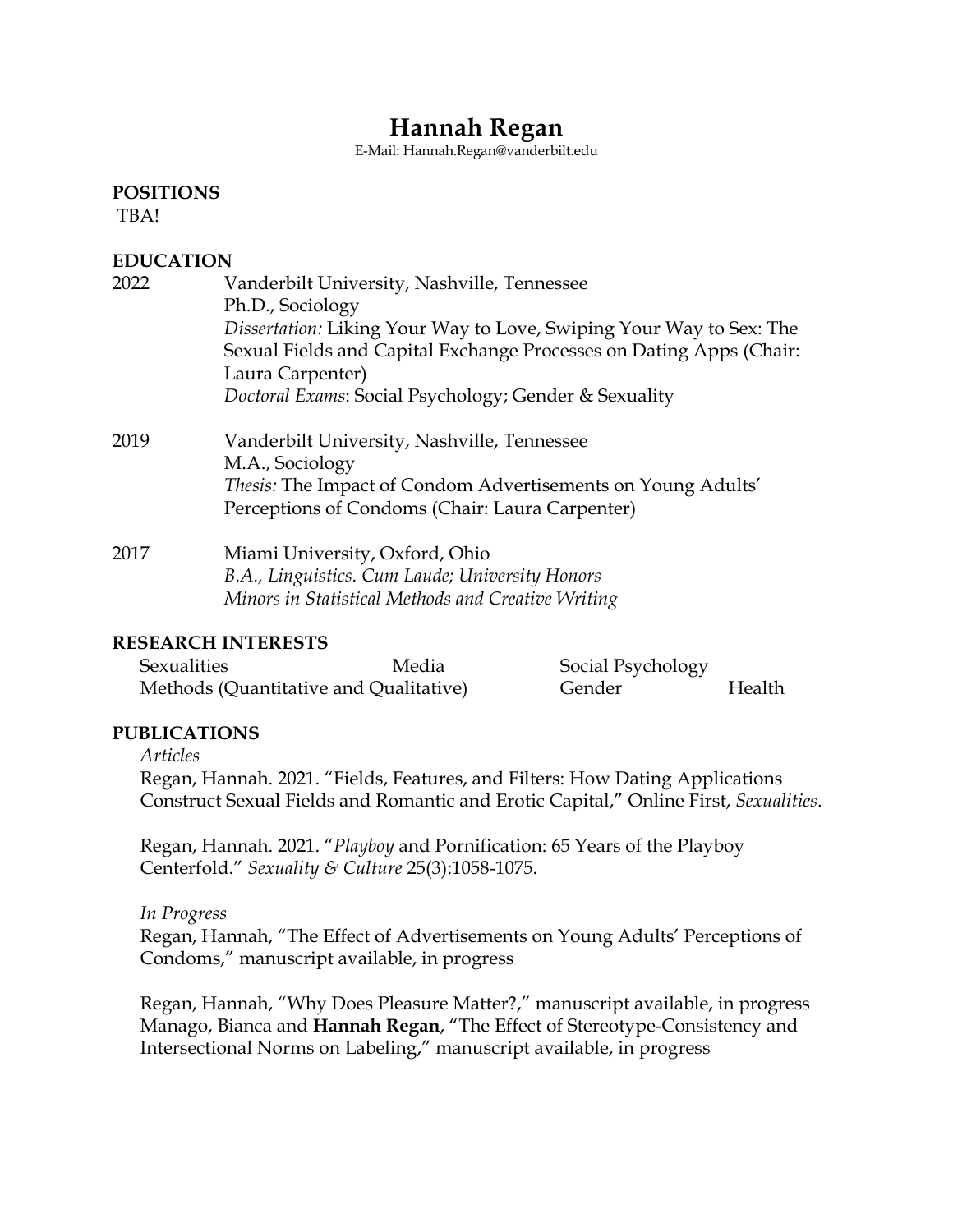Manago, Bianca, CJ Murphy, **Hannah Regan,** Rachel Zajdel, Jane Sell, and Carla Goar. "Measures of Racial/Ethnic Discrimination in Small Group Interactions," manuscript available, under review

Regan, Hannah and Bianca Manago, "Doubly Deviant: The Stigma Consequences of Mental Illness That Converge With/Diverge from Demographic Stereotypes,", in progress

Mize, Trenton, Bianca Manago, Long Doan, and **Hannah Regan**. "The Growing Use of Experimental Methods in Sociology, Economics, and Political Science from 1990- 2019," manuscript available, in progress

## **CONFERENCE PRESENTATIONS**

"Sexual Fields and Capital Exchange on Dating Applications," American Sociological Association Annual Meeting, 2021 *[presented virtually due to Covid-19]*

"Why Study Pleasure?" Society for the Scientific Study of Sexuality Annual Meeting, 2020 *[presented virtually due to Covid-19]*

"Doubly Deviant: The Stigma Consequences of Mental Illness That Converge With/Diverge from Demographic Stereotypes," with Bianca Manago, American Sociological Society Annual Meeting, 2020 *[presented virtually due to Covid-19]*

"The Impact of Sexuality Education on Sexual Attitudes and Behaviors," Society for the Scientific Study of Sexuality Annual Meeting, 2019

"The Effect of Advertisements on Young Adults' Perceptions of Condoms," Society for the Study of Social Problems Annual Meeting, 2019

"Editing Out Condoms," Original research presentation, American Association of Sexuality Educators, Counselors, and Therapists Annual Conference, 2018

"Abstinence-Only Educational Standards as reflected in 'Secret Life of the American Teenager,'" Undergraduate Research Forum, Miami University, 2017

"F\*\*\*ing Feminism!: The Effects of Feminism on English Genderlects," Undergraduate Linguistics Conference, Miami University, 2014

#### **RESEARCH SUPPORT**

Small Research Grant, Department of Sociology, Vanderbilt University, 2021.

Travel Grant, The Graduate School, Vanderbilt University, 2019.

Small Research Grant, Department of Sociology, Vanderbilt University, 2018-2019.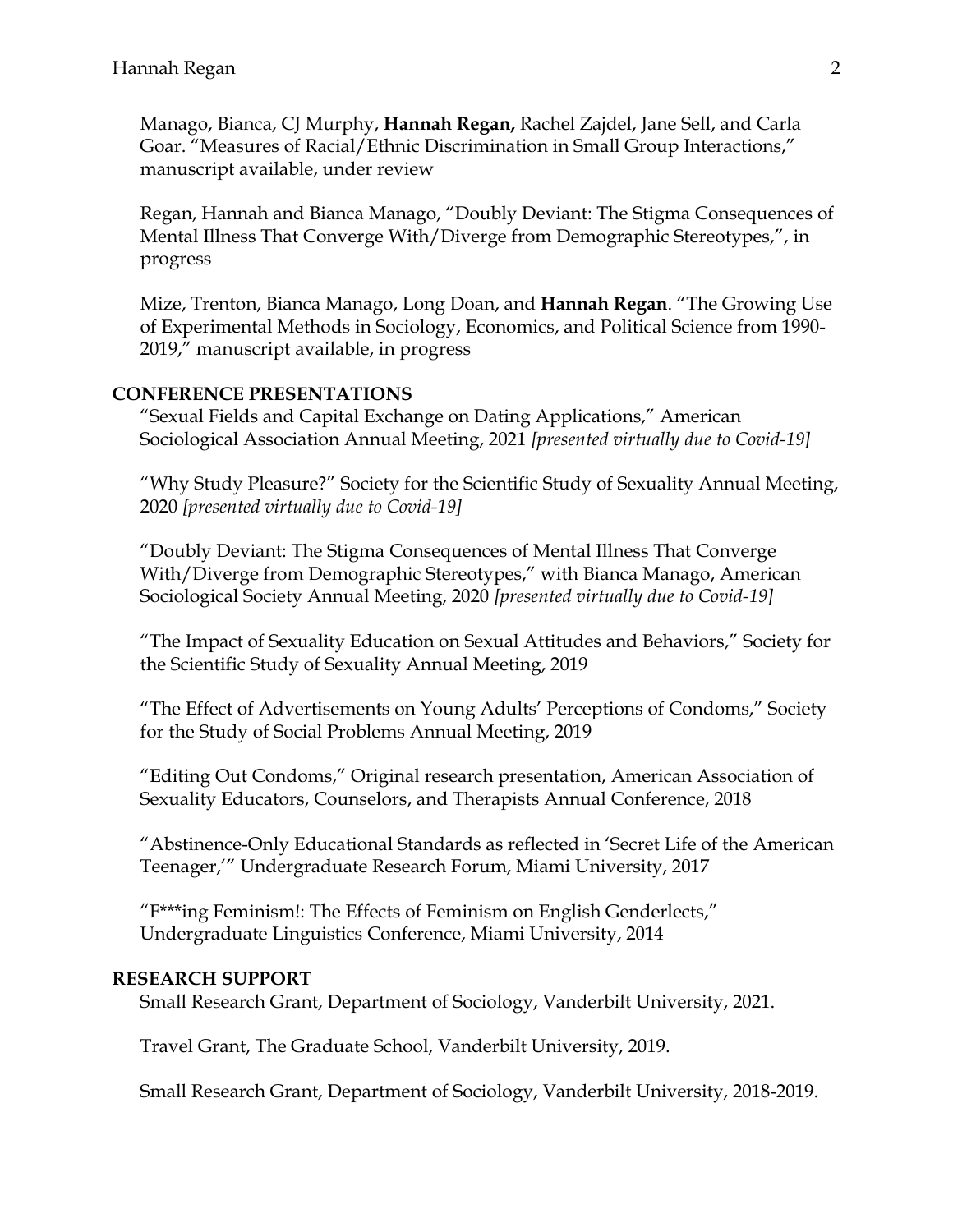Scholarly Activities Grant, Miami University Honors Program, 2017

Miami University Undergraduate Summer Scholars Research Grant, 2016.

## **RESEARCH EXPERIENCE**

Participant, World Health Organization Sexual Health Survey Instrument development project. 2019-2020.

Feminist Protest Events, Research Assistant. Dr. Holly McCammon, Principal Investigator. 2018-2019.

Graduate Research Assistant. Vanderbilt University Sociology Lab. Dr. Bianca Manago, Director and PI. 2019-present.

Female Genital Mutilation and Male Genital Cutting, Research Assistant. Dr. Laura Carpenter, Principal Investigator. 2017

"The Wild Party: Dramaturgy and Sexuality in Theater," Independent Study. Dr. La Donna Forsgren, Supervisor. 2017

"Virginity Narratives in Teen Movies," Independent Study. Dr. Jacqueline Daugherty, Supervisor. 2017

"Abstinence-Only Educational Standards as Reflected in 'Secret Life of the American Teenager,'" Independent Study. Dr. Jacqueline Daughtery, Supervisor. 2016

"Start With Something Real: Reality Divides and Nontraditional Sensory Perception in the Films of Michel Gondry," Undergraduate Summer Scholars Grant. Dr. Elisabeth Hodges, Supervisor. 2016

"Sex Education in Ohio from 2001-2010," Oral History. Dr. Jacqueline Daugherty, Principal Investigator. 2016

"The Representation of Hillary Clinton in Mass Media & Implications for Female Political Candidates," Critical Discourse Analysis. Dr. Richmond Dzekoe, Supervisor. 2016

"In the Next Room: Activism vs. Art," Ethnography. Dr. James Bielo, Supervisor. 2015

# **TEACHING EXPERIENCE**

*Instructor* SOC 1020: Contemporary Social Issues – Gender & Sexuality. Summer 2021.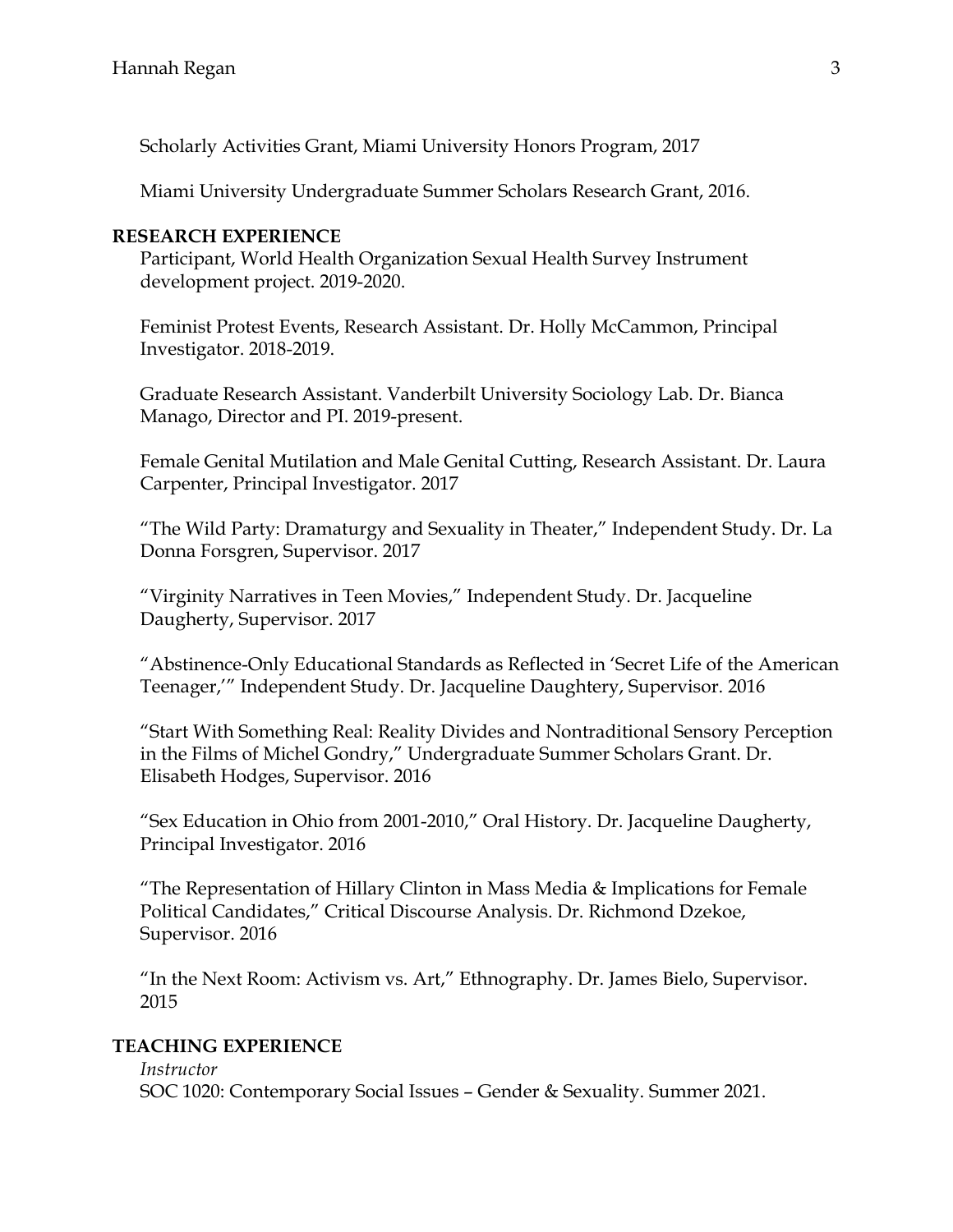SOC 3002 Introduction to Social Research (with Amy Cooter). Spring 2021.

*Guest Lectures* "Effective Use of Color in Data Visualization," SOC 2100 Statistics for Social Science. Fall 2020.

"Using Qualitative Coding Software," SOC 4981 Honors Research Seminar, Spring 2020.

"Submitting to the Institutional Research Board," SOC 4981 Honors Research Seminar, Fall 2019.

"Women in the Medical Profession," SOC 3304 Race, Gender, Health. Fall 2018 and Spring 2019.

"Violence Against Women," Vanderbilt University, SOC 3613 Law and Society. Spring 2018

*Teaching Assistant* SOC 4981 Honors Research Seminar, Fall 2021 & Spring 2022. Vanderbilt University.

SOC 3704 Race, Gender, Sport. Spring 2021. Vanderbilt University.

SOC 6311 Multivariate Analysis I. Fall 2020. Vanderbilt University.

SOC 2100 Statistics for Social Science. Fall 2020. Vanderbilt University.

SOC 4981 Honors Research Seminar, Fall 2019 & Spring 2020. Vanderbilt University.

SOC 1010 Introduction to Sociology. Fall 2019. Vanderbilt University.

SOC 3002 Introduction to Social Research. Fall 2019. Vanderbilt University.

SOC 1020 Contemporary Social Issues: Mental Health and Illness. Spring 2019. Vanderbilt University.

SOC 2100 Statistics for Social Science. Fall 2018. Vanderbilt University. SOC 3612 Law and Society. Spring 2018. Vanderbilt University.

FSW 365 Family Life Sexuality Education. Spring 2017. Miami University. (undergraduate teaching associate)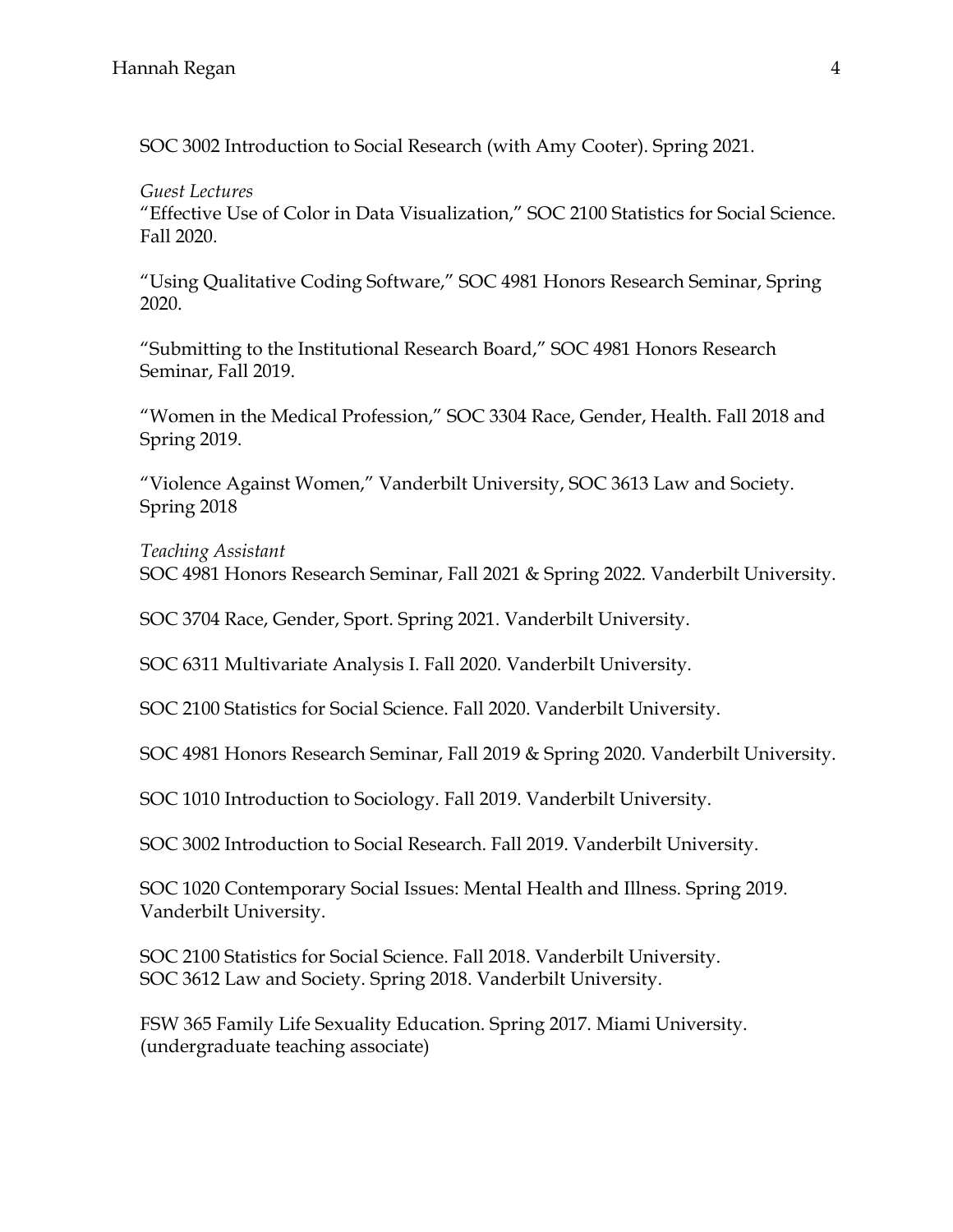ENG 303 Introduction to Linguistics. Spring 2015. Miami University. (undergraduate teaching associate)

#### **HONORS AND AWARDS**

Paper Award (2nd place), Department of Sociology, Vanderbilt University, 2022

Teaching Award, Department of Sociology, Vanderbilt University, 2022

Dean's List, Miami University: Fall 2013, Spring 2014, Fall 2015, Spring 2016

Gamma Sigma Alpha, Greek Honor Society. 2016-2017

Miami University Scholar-Leader Program and Scholarship. 2014-2015

William Marion Miller Scholarship, Department of French. 2014

Miami University Redhawk Excellence Scholarship (full tuition), 2013-2017

Miami University Honors Program, 2013-2017

National Merit Scholarship, 2013-2017.

## **PROFESSIONAL SERVICE**

Paper Award Committee, Sexual Behavior, Politics, and Communities Section, Society for the Study of Social Problems. 2022.

Membership and Outreach Committee, Body & Embodiment Section, American Sociological Association, 2020-2021.

Committee member, Department of Sociology Graduate Student Climate Survey. 2019-2020.

Ambassador, Society for the Scientific Study of Sexuality Annual Meeting, 2019.

Presider/Discussant, "Gender, Sexuality, and the Life Course: Structures, Systems, and Social Change," Paper Session, Society for the Study of Social Problems Annual Meeting, 2019.

Presider, "Perspectives on Sexuality and Reproduction," Paper Session, Southern Sociological Society Conference, 2019.

Co-Coordinator, Vanderbilt Prospective Student Weekend, 2019.